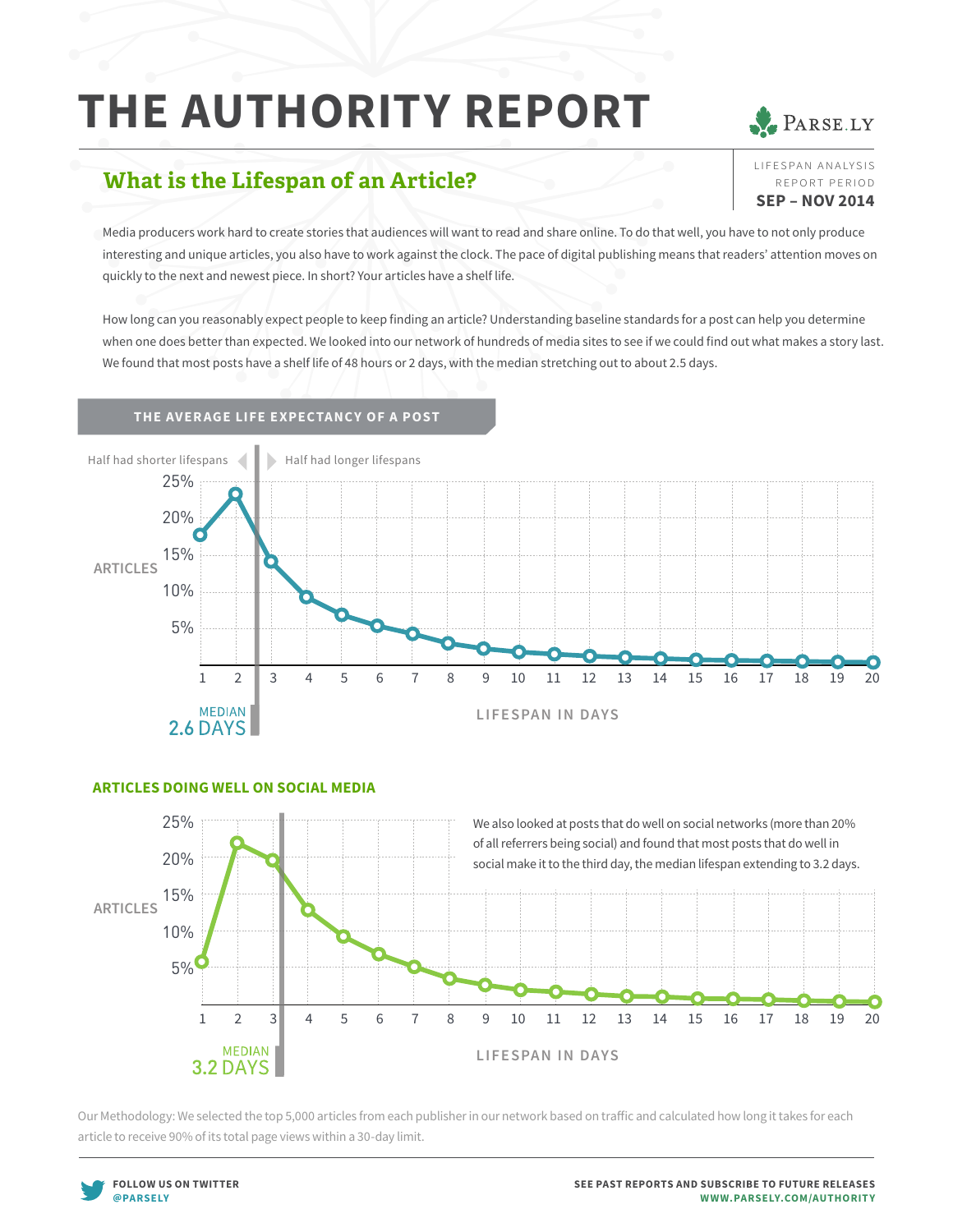## **THE AUTHORITY REPORT**



LIFE SPAN ANALYSIS report period **SEP – NOV 2014**

**COMPARING SOCIAL NETWORKS**

**ARTICLES DOING WELL ON**

## facebook



**ARTICLES DOING WELL ON**



breaking news and quick attention spans is supported by our analysis.

**TOP 100 PUBLISHERS ON THE PARSE.LY NETWORK**



There are certain articles that defy this lifecycle completely,<br> **THE LONGEST LIFESPAN: EVERGREEN ARTICLES** lasting much longer than would typically be expected—we classify these as "Evergreen" articles. Given the ability of evergreen articles to generate meaningful traffic well beyond their publish dates, we encourage publishers to be aware of which articles fall into this category.

> How many Evergreen articles exist on a site? In a July 2014 study, we found that the largest proportion of our top 100 sites in the Parse.ly network had less than 5% of their posts classified as Evergreen.

## **Individual Sites: Individual Data**

While we look for network-wide trends to give the industry a sense of the 10,000 foot view when it comes to averages, one of the recurring themes in all of our data studies is how much each individual publication can vary from the trend. As publishers continue to find ways to provide unique value for their audiences, what will be the role of aggregate data in the future? Having unique site data will be crucial for good decisions.

**www.parsely.com**